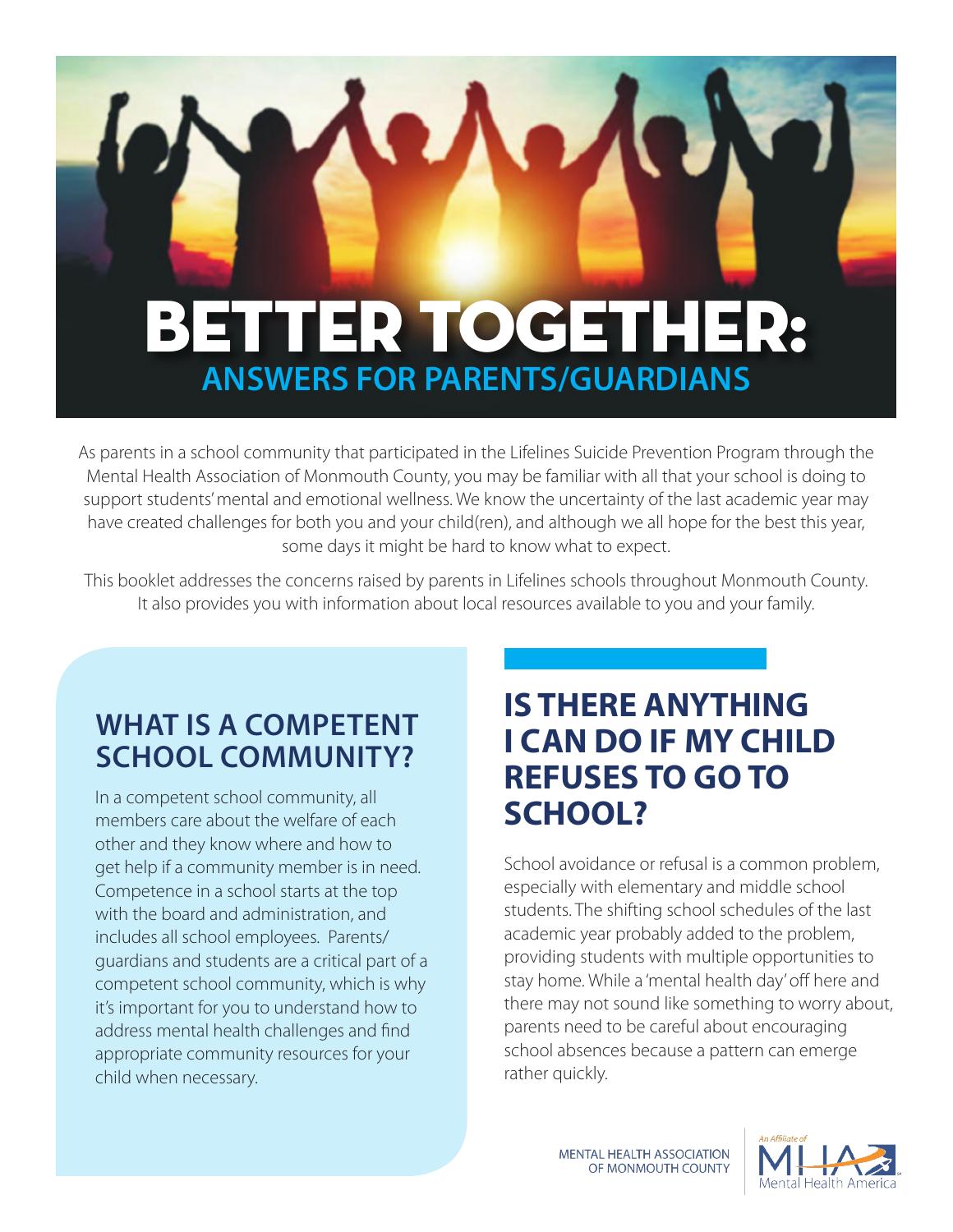#### **If your child has started to protest going to in-person classes, what can you do?**

Don't simply hope it will get better. Be proactive! Here's a step-by-step process to try:

**1.** If your child complains about physical symptoms like headaches or stomachaches, take them for an evaluation with your family doctor. You're demonstrating to your child that their distress is important to you and you're taking their problem seriously. Most likely, these physical complaints are a reflection of their emotional distress about school attendance, but you want to be sure there isn't something physical going on. This puts you in a good position to implement the next steps.

**2.** Talk with your child about why they don't want to go to school. Often you will find their reasons are rooted in fear:

 $\blacksquare$  Fear something might happen to you or another family member when they are in school

- $\blacksquare$  Fear about school performance
- $\blacksquare$  Fear related to another student or teacher

**3.** Listen to their responses. While your first reaction might be to reassure them their fears are unfounded, don't go there! Validate your understanding that their reasons may feel immobilizing to them right now.

**4.** Assure your child that you want to help them work through their fear so they can get back to regular school attendance.

**5.** Let someone at the school know what's going on because a collaborative relationship with the school always makes things easier. If you eventually need some type of academic accommodation for your child (like a schedule change), the sooner the school is involved in problem-solving, the easier it may be to get the support you need.

**6.** Shift YOUR behavior. Experts reinforce a step-bystep approach that starts with you.

 $\blacksquare$  Stay firm! Don't give in to early morning complaining about symptoms. Asking "how do you feel today?" can set you up for problems. Just be matter of fact that the day is starting and your child needs to get ready for school.

Don't have a prolonged goodbye. A short and sweet "Have a good day!" avoids the opportunity for rehashing your child's reasons for school avoidance.

 $\blacksquare$  If your child stays home, don't make it a vacation day.

**7.** If the refusal has been going on for a while, consider a gradual reentry process:

- $\blacksquare$  DAY 1- get dressed for school in the morning
- $\Box$  DAY 2- get dressed and drive by the school

**n** DAY 3- get dressed, drive to school, and sit in the parking lot

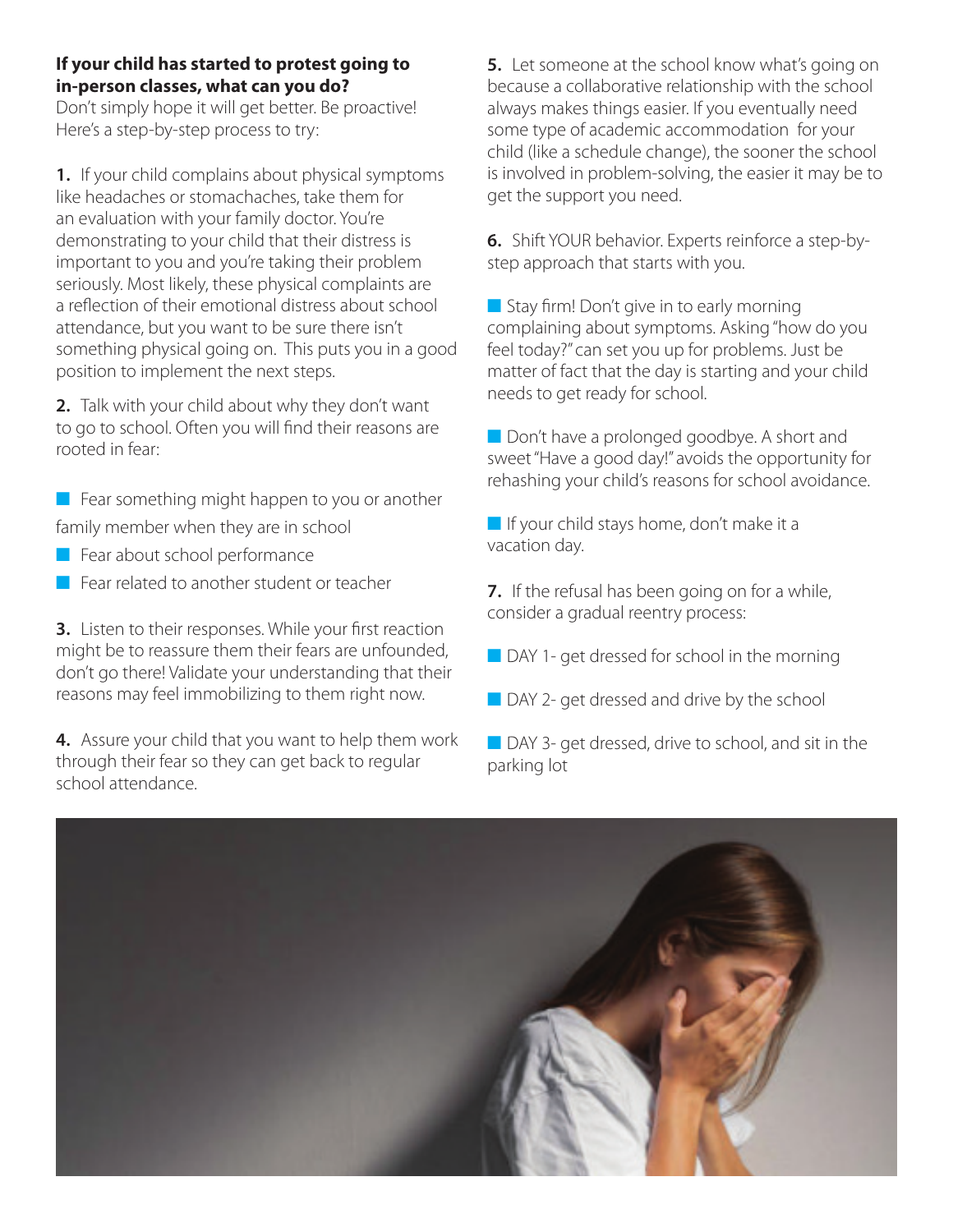$\Box$  DAY 4- get dressed, drive to school, sit in the parking lot, go into the school, and walk the halls

 $\blacksquare$  DAY 5- may be when your child attends their first class, favorite class, or stays in school for a half day.

**8.** The reintroduction to school is a gradual process that might include small reinforcements (like more phone or video time) as incentives to encourage them to meet their attendance goals.

**9.** At any point in the process, you might find it helpful to consult with a mental health professional, especially if your child's worries worry you! School attendance is important and refusal can escalate quickly, so the sooner you identify the problem and step up to address it, the easier the solutions may be.

## **MY CHILD SEEMS TO BE HAVING INCREASED ANXIETY. WHAT'S THE BEST WAY FOR ME TO HELP THEM?**

Panic attacks are like a false alarm in your body's early warning system. Lots of people have them, and although they're not dangerous and can be shortlived, they can be scary.

Technically, panic attacks are unexpected episodes of severe anxiety. The person experiencing them has the perception they have to do or face something they are unprepared for. Their body responds by setting off that fight, flight, or freeze response that includes physical and psychological symptoms. The physical symptoms can include faintness or dizziness, shortness of breath, hyperventilation, stomach upset or nausea, heart palpitations, and fluctuations in body temperature.

There are lots of reasons your could may be experiencing panic attacks, and a consultation with a mental health professional may be the most efficient way to figure out their cause.

What's immediately important, however, is knowing how to respond when your child is having one.

 $\blacksquare$  Remain calm. Your child probably feels out of control at the moment, so your ability to remain calm and in control can be reassuring.

 $\blacksquare$  Encourage your child to take deep breaths and demonstrate how to do this. There are lots of tips available online that review strategies for deep breathing, but the simplest technique is inhaling from your abdomen to the count of three, holding the breath to the count of three, then slowly exhaling for that three count. Changing the rhythm of breathing sends a message to the brain to calm down. And remember, the brain is the source of those anxious symptoms!

 $\blacksquare$  Explain to your child the reason this breathing technique is helpful. This gives them a logical explanation for this simple strategy and, as you know, kids are better at replicating behaviors when they understand why they are doing them.

 $\blacksquare$  Other distracting strategies can also work because they take the brain's attention and divert it to something else. Activities that engage one of the five senses tend to work really well as distractors.

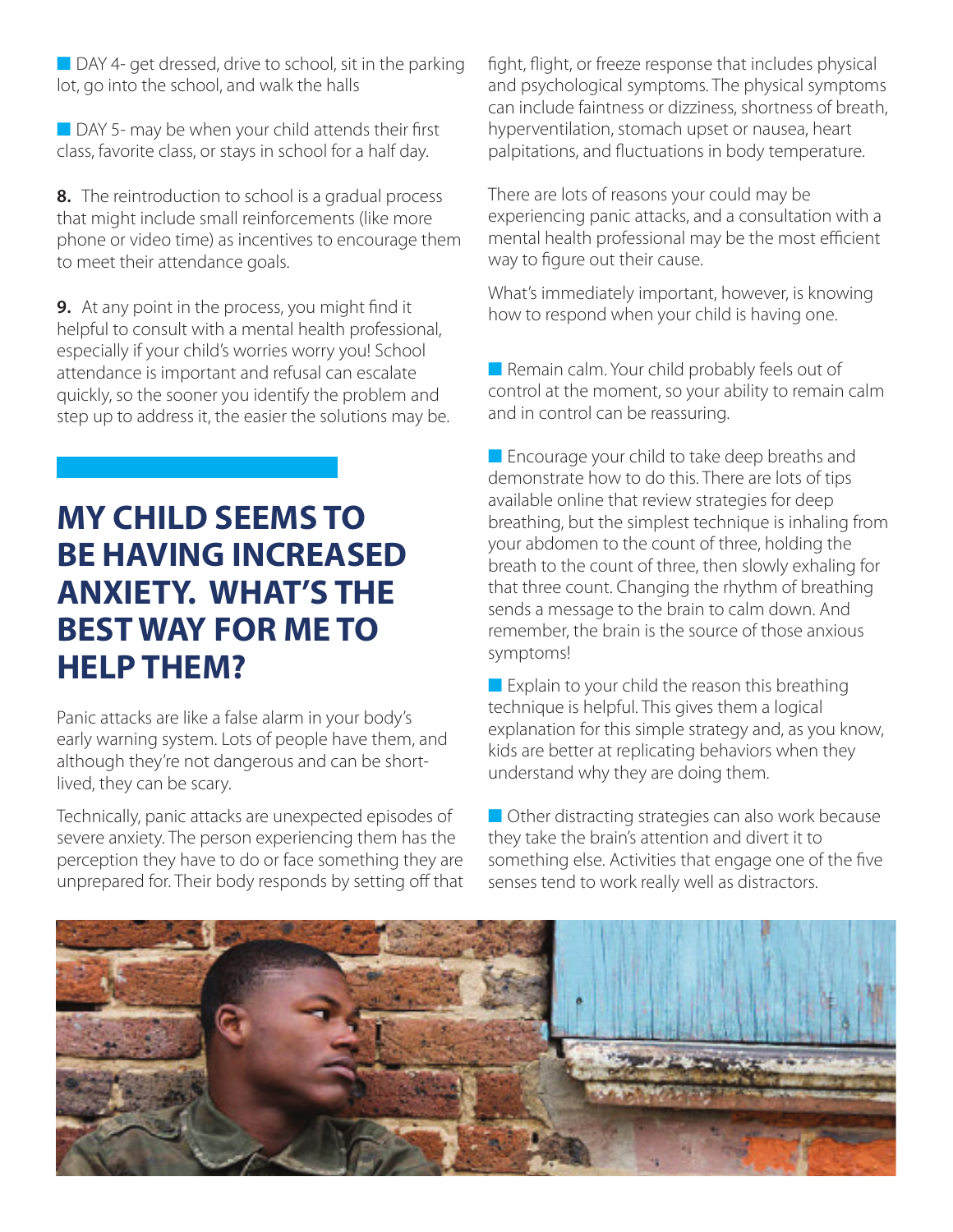#### **Here's a brief list that you and your child can add to:**

- **Exercising**
- **Eating a snack**
- **Playing a game**
- **Talking on the phone**
- **Taking a shower or a bath**
- **Changing physical location**
- **Playing with a pet**
- **Drinking water**

If your child is experiencing panic attacks at school, work with them to create a list of simple distractors they can do in the classroom. Your school counselor can help with that and can also provide a safe space where your child can go if the symptoms get too overwhelming.

Finally, seeking professional help can give both you and your child more tools to manage and prevent panic attacks in the first place!

# **HOW DO I KNOW WHEN I NEED TO SEEK PROFESSIONAL HELP FOR MY CHILD?**

This is a frequent parental question, and the answer isn't as difficult as it may seem. Think about your child's physical health and ask the same question, "when does my child need to go to the doctor or dentist?" How would you answer? Most likely, you would say something along the lines of "they don't seem to act

like themselves, they're complaining of feeling bad, say they're feeling pain, look pale, have a fever." Initially, you try to manage on your own. You recommend rest, fluids, etc. but at some point, if things don't improve, you decide you need medical intervention.

Intervention for emotional changes works the same way. You will notice your child is not themselves or they will share this with you. There's a change in their behavior, their mood, appearance, something that's different from as little as what you observed two weeks ago.

 $\blacksquare$  The first thing you're going to do is ask about it: "Hey, I've noticed you don't seem like yourself. You're moping around, hardly eating, and seem like you have no energy. You're picking fights with your sister and that's not like you. How are you doing?"

 $\blacksquare$  Be clear about what you've observed. Often, we shorthand our concerns with a simple 'I'm worried about you," but it's much more effective if you can give specific examples about the behaviors that are concerning you.

 $\blacksquare$  Listen to your child and ask questions about anything they say that's vague or you don't understand ("I'm not sure what you mean by depressed. Can you explain that to me?")

 $\blacksquare$  Accept what they say and don't minimize their distress. As parents, we are often tempted to do anything to make our children feel better, even if it's as simple as reassuring them that they'll feel better after a good night's sleep. Listen and try to understand the source of your child's emotional pain.

 $\blacksquare$  Ask if there's anything you can do to help them. They may be able to give you some suggestions about how to help them manage what's upsetting them … or they may not.

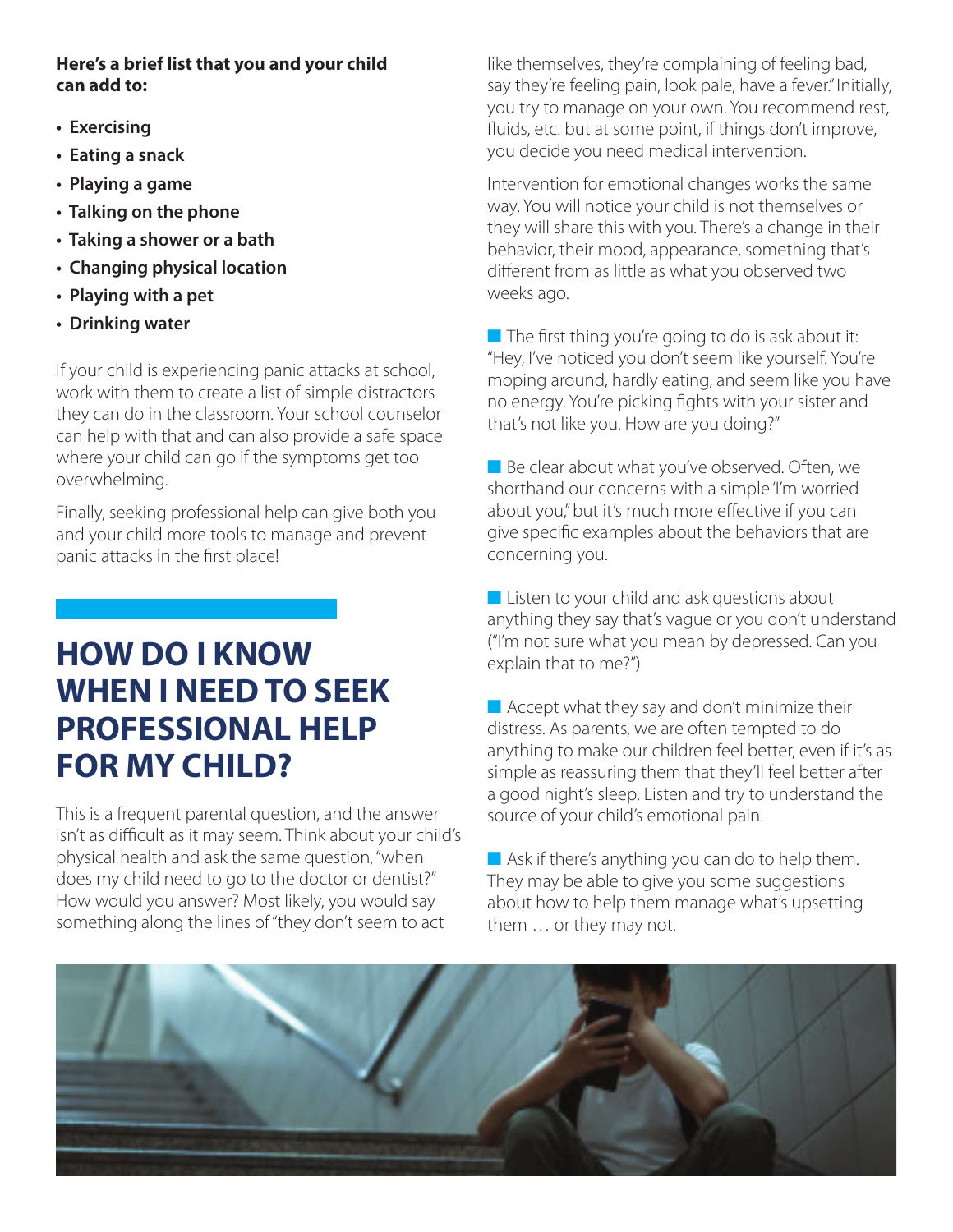**n** If you have **any** concerns that your child may be thinking about taking their life, you MUST ask the question. Take a deep breath and say something like: "You know when people feel the way you have just described, sometimes they think life isn't worth living anymore. I wonder if you've ever had those thoughts?"

 $\blacksquare$  Listen to their answer and stay calm if they say "yes". Even if they deny suicidal feelings, you've got to keep it on your parental radar.

 $\blacksquare$  This is the point at which you may decide you want to get another set of eyes on your child, the same way you would consult with your pediatrician if your child's worrisome symptoms had been going on for a while, seemed serious, and you weren't sure what to do to help them feel better.

## **SO, WHAT DO YOU DO WHEN YOU NEED A LITTLE BIT OF EXTRA HELP?**

**The following are Monmouth County specific resources that may fit the needs of your child and your family:**

#### **New Jersey Children's System of Care (CSOC)**

The New Jersey Children's System of Care (CSOC) is a division of the New Jersey Department of Children and Families. CSOC provides support to youth with behavioral health or developmental disability diagnoses whether or not they are involved with child protective services. It also provides coordinated access to substance use treatment services for eligible youth.

**PerformCare** contracts with the State of New Jersey's Department of Children and Families to facilitate residents' access to publicly funded services for youth up to age 21 through the statewide New Jersey Children's System of Care (CSOC). PerformCare provides a family-centered, community-focused single point of entry for New Jersey's eligible children and families to obtain available behavioral health, substance use treatment, and developmental disability services.

#### **Specific services offered through CSOC:**

**■ Mobile Response and Stabilization Services (MRSS)** - If your child is in crisis and experiencing escalating emotional/behavioral health symptoms, PerformCare can send a clinician to your home or to an agreed upon location in the community within an hour, to help stabilize the situation and to offer additional services, as needed. PerformCare can also help you locate the nearest psychiatric screening center or contact emergency services.

**n** BioPsychoSocial (BPS) Assessment - A BPS is a one-time, in-home assessment that is completed by an independently licensed clinician and, upon completion, is submitted to PerformCare for review and determination of appropriate behavioral health services. A BPS may be offered if a youth has no current treatment provider and if the youth has moderate to severe emotional/behavior health concerns that do not require immediate assistance through MRSS.

#### **n** Care Management Organization (CMO) -

CMO is a higher level of behavioral health service that CSOC provides for youth ages 5-21 that are displaying/ experiencing significant emotional and behavioral health concerns that place them at risk of removal from the home or psychiatric hospitalization. CMO has the ability to connect your family to services in the home, or to out of home services if needed. These intensive, therapeutic services work to stabilize youth and allow them to remain safely in the home and community.

**n Outpatient Therapy** - Outpatient Therapy is provided by a licensed professional in an office or clinical setting. This type of therapy can be tailored to the needs of the youth and include individual, group and family sessions based on the presenting problem.

#### **Families can contact PerformCare for assistance for youth with:**

- Emotional and behavioral disorders
- School attendance or behavioral concerns
- Substance use
- Intellectual or developmental disabilities

**PerformCare can be reached at 877-652-7624 24 hours a day, 7 days a week.**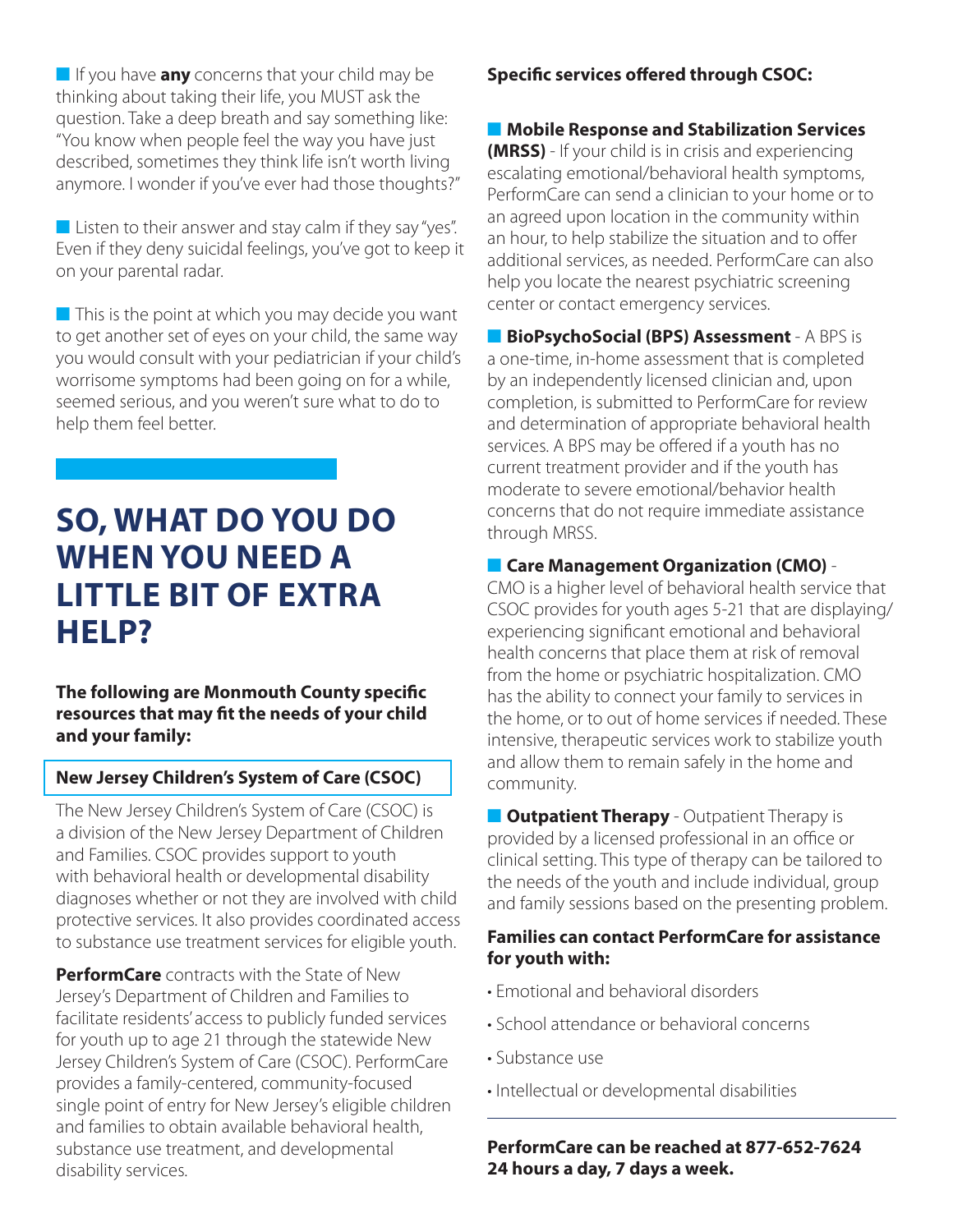#### **Family Crisis Intervention Unit (FCIU)**

The Family Crisis Intervention Unit (FCIU) at the Mental Health Association of Monmouth County provides services to youth ages 10-17.

FCIU provides the family with a Crisis Clinician, who reports to the child's home within 24-hours of referral. An assessment is conducted, and family therapy and support are provided. Additionally, the Crisis Clinician may refer the child/adolescent to receive one-on-one support from a Wraparound Therapist who would meet with the child. Wraparound services can be conducted at the Mental Health Association of Monmouth County offices, in a child's home, in the community, or in the child's school.

FCIU referrals are accepted from both school staff and directly from parents or other community agencies. FCIU supports youth in struggling with mental and emotional wellness, parent/child conflict, school avoidance, and juvenile justice concerns.

#### **FCIU can be reached at 732-542-2444 or parents can access a 24–hour hotline at 732-996-7645.**

#### **Psychiatric Emergency Screening Service (PESS) at Monmouth Medical**

Should your child need an immediate assessment for risk to self or others, the child clinicians at Monmouth Medical are sometimes able to coordinate visits to your home or via telehealth to help reduce the fear and anxiety associated with bringing your child to a psychiatric emergency room. These clinicians will screen your child for risk and make appropriate recommendations or suggestions for treatment. This may include outpatient therapy, group programs, case management organizations, intensive outpatient programming, Partial Hospitalization or hospitalization.

**Monmouth Medical Center is a state-designed emergency screening service for Monmouth County. Crisis intervention, stabilization, mobile outreach, crisis hotline, and family crisis services are provided. Services can be accessed through the Emergency Department or by calling the crisis hotline at 732-923-6999.** 



#### **Other Types of Mental Health Support Programs**

Other programs for families, children and adolescents include:

- **n** Private Practitioners
- **n** Group Programs
- $\blacksquare$  IOP Intensive Outpatient Programs
- $\blacksquare$  Partial Hospitalization Programs

Parents who notice a change in their child or need additional support may seek out therapy from private practitioners, including licensed counselors, social workers, psychologists, or psychiatrists. Some therapists may be contracted through your insurance, while others may be entirely out of network. Your school may already have a list of private practitioners in your area who specialize in your area of concern.

Group therapy may also be beneficial to your child, especially if they are struggling with grief, anxiety, or need to develop stronger social skills.

Sometimes our children need a little more than what a private practitioner can provide and are referred to either an Intensive Outpatient Program or a Partial Hospitalization Program. An Intensive Outpatient Program is a group that meets for a few hours after school or during the evening more than once a week. IOPs are typically used in connection with other support services, such as individual therapy or medication management, for a collaborative and comprehensive approach to treating the child's challenges. A Partial Hospitalization Program is when a child needs more support during the overall school day. Youth who qualify for partial hospitalization programming usually need additional and more intensive therapeutic services beyond what an IOP or private practitioner can provide at that time. They may be experiencing psychiatric or other mental health symptoms that are negatively impacting their ability to function daily.